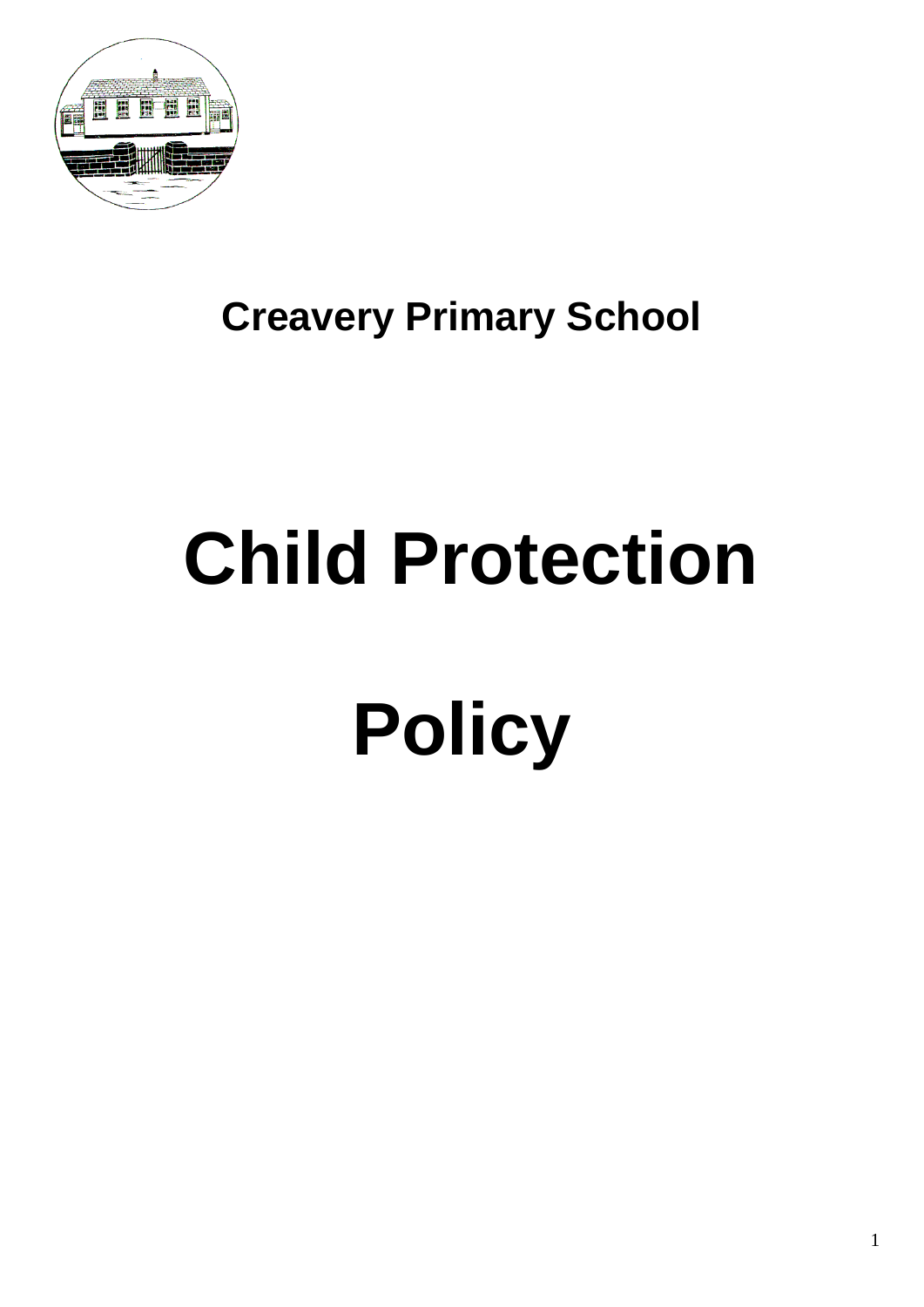### Contents

| Introduction                                                                                                                                  | 3           |
|-----------------------------------------------------------------------------------------------------------------------------------------------|-------------|
| The Safeguarding Team                                                                                                                         | 4           |
| What is Child Abuse/Symptoms of Child Abuse<br><b>Physical Abuse</b><br><b>Emotional Abuse</b><br><b>Sexual Abuse</b><br>Neglect<br>$\bullet$ | 4           |
| <b>Bullying</b>                                                                                                                               | 6           |
| Procedures for reporting suspected (or disclosed)<br>child abuse                                                                              | $\mathbf 7$ |
| Role of Designated Teacher (DT)/Deputy Designated Teacher (DDT)                                                                               | 8           |
| How a parent can raise a concern                                                                                                              | 9           |
| <b>Creavery Primary School vetting procedures</b>                                                                                             | 10          |
| Code of Conduct for all Staff                                                                                                                 | 10          |
| <b>Guidance for Volunteers</b>                                                                                                                |             |
| The Preventative Curriculum                                                                                                                   | 10          |
| <b>Physical Restraint</b>                                                                                                                     | 11          |
| The Internet and Digital Technologies                                                                                                         | 11          |
| <b>Educational Trips / visits</b>                                                                                                             | 11          |
| <b>Extended Schools Programme</b>                                                                                                             | 11          |
| <b>Reviewing our Child Protection Policy</b>                                                                                                  | 11          |
| Appendix 1. Guidance for Volunteers                                                                                                           |             |

Appendix 2. Code of Conduct for all Staff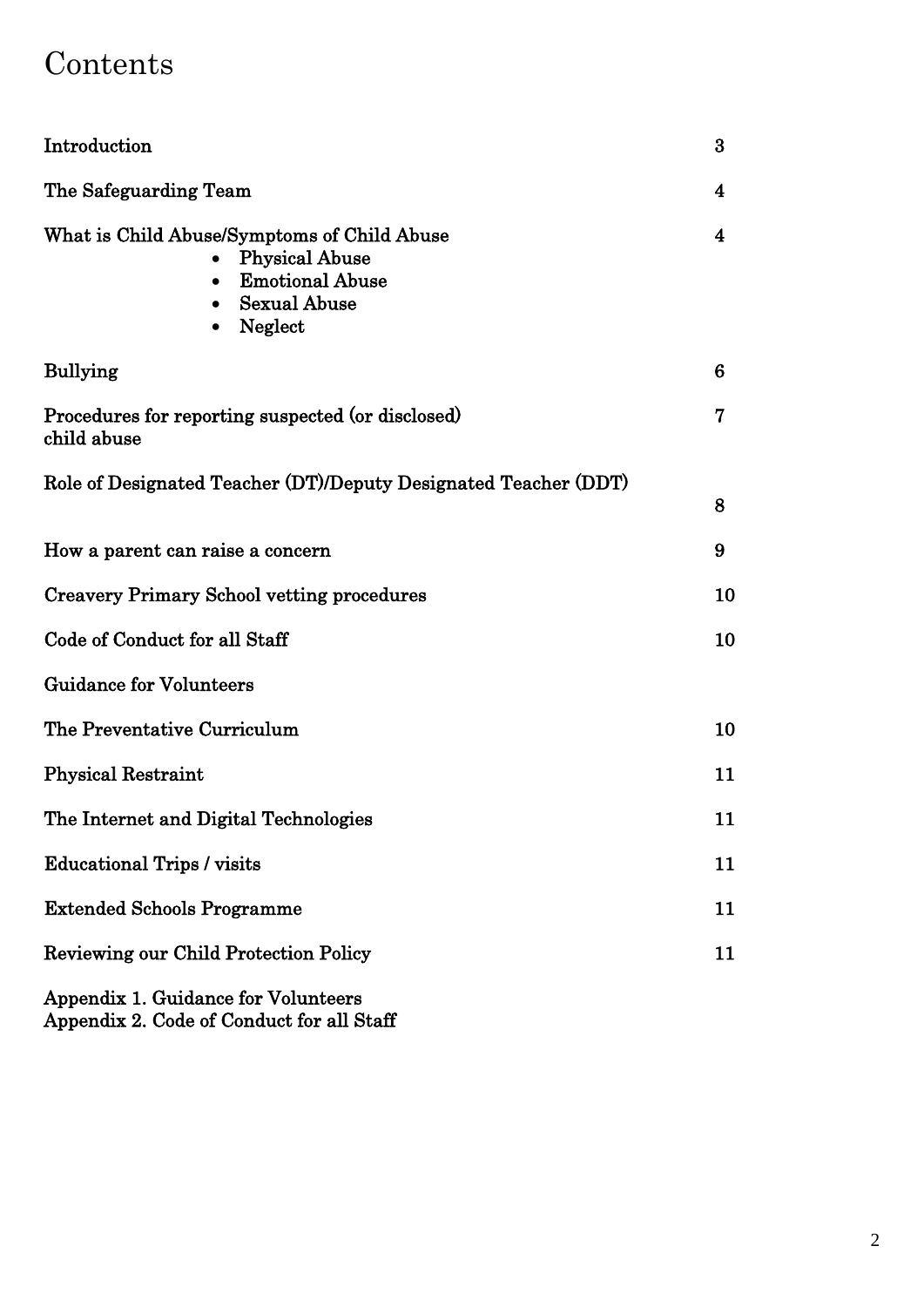#### INTRODUCTION

The governors and staff of Creavery Primary School fully recognise the contribution it makes to safeguarding children. We recognise that all staff, including volunteers, have a full and active part in protecting our pupils from harm.

All staff and Governors believe that our school should provide a caring, positive, safe and stimulating environment which promotes the social physical and moral development of the individual child.

This policy is informed by the guidance and procedures set out by DE 'Pastoral Care in Schools: Child Protection (1999) and the Area Child Protection Committees" (ACPC) Regional Policy and Procedures (2005).

The Children (Northern Ireland) Order 1995 states that the welfare of the child must be the paramount consideration in all decisions concerning the child. This is also reflected in Article 3 of the UN Convention on the Rights of the Child – the best interests of the child shall be of primary consideration. The 'paramountcy' of the child principle underpins our Child Protection policy and procedures.

Our policy applies to all staff, governors and volunteers working in the school. The purpose of the procedures set out in this policy is to safeguard and protect our pupils by ensuring that every adult who works in our school – teachers, non-teaching staff and volunteers – has clear guidance on the action which is required where abuse or neglect of a child is suspected. The issue of child abuse will not be ignored by anyone who works in our school, and we know that some forms of child abuse are also a criminal offence.

There are five main elements to our policy:

- 1. Establishing a safe environment in which children can learn and develop
- 2. Developing and implementing procedures for identifying and reporting cases, or suspected cases, of abuse
- 3. Ensuring we practice safe recruitment in checking the suitability of staff and volunteers to work with children
- 4. Raising awareness of child protection issues and equipping children with the skills needed to keep them safe
- 5. Supporting pupils who have been abused in accordance with his/her agreed child protection plan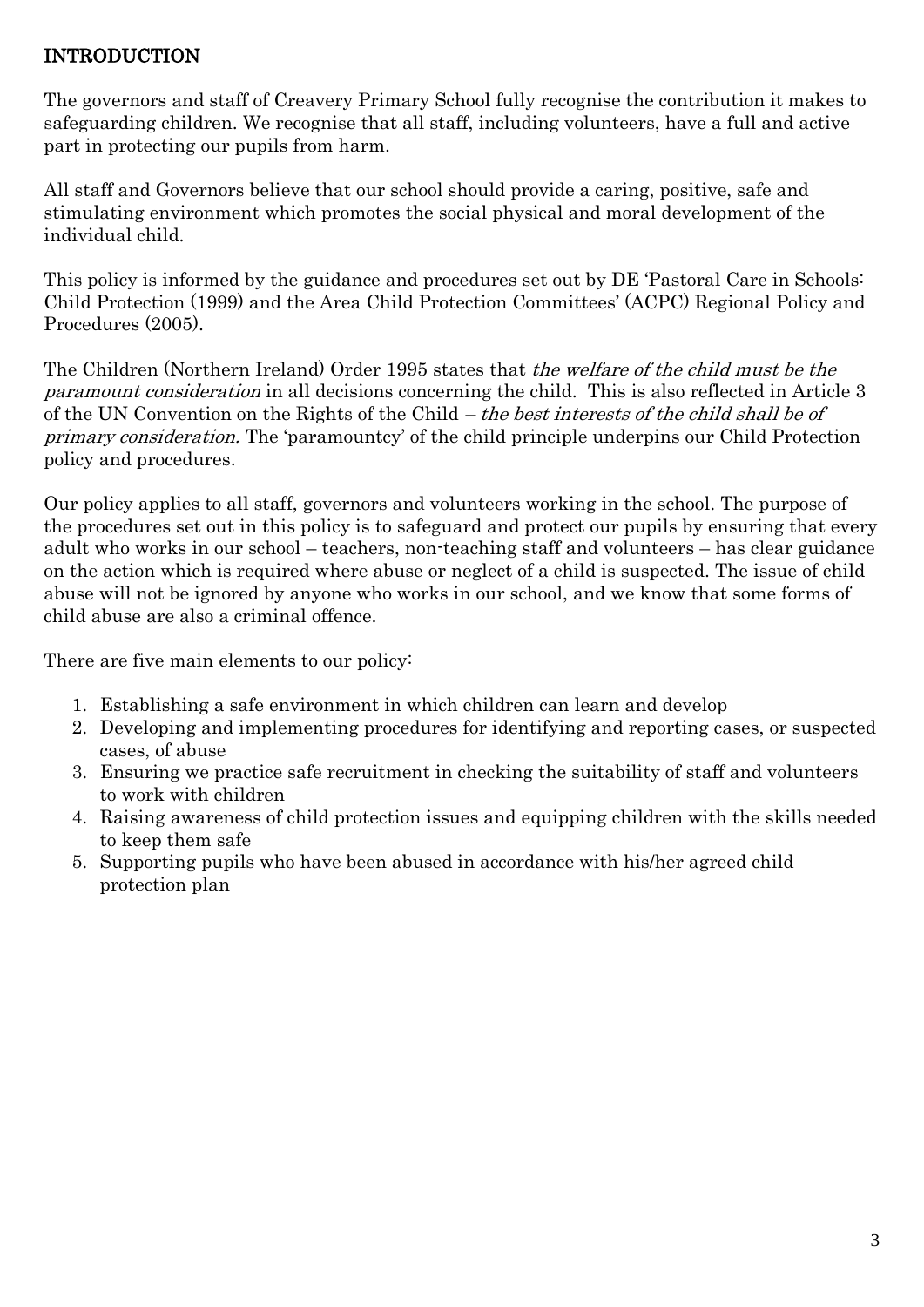#### THE SAFEGUARDING TEAM AT CREAVERY PRIMARY SCHOOL

Chair of Governors: Mr Sam Hall Designated Governor for Child Protection Governance: Ms Helen Bonar Principal: Miss L Dunwoody Designated Teacher for Child Protection: Miss Louise Dunwoody Deputy Designated Teacher for Child Protection: Mrs Pauline Davison

#### WHAT IS CHILD ABUSE?

(A child is a person under the age of 18 years as defined in the Children Order)

Child Abuse occurs when "a child is neglected, harmed or not provided with proper care. Children may be abused in many settings, in a family, in an institutional or community setting, by those known to them, or more rarely by a stranger." (ACPC, 2005)

#### Types of Abuse

Physical Abuse – is the deliberate physical injury to a child, or the wilful neglectful failure to prevent physical injury or suffering. This may include hitting, shaking, throwing, poisoning, burning or scalding, drowning, suffocating, confinement to a room or cot, or inappropriately giving drugs to control behaviour. (ACPC, 2005)

Possible signs or symptoms of physical abuse include:

- Unexplained bruises (in places difficult to mark)
- Human bite marks, welts or bald spots
- Unexplained lacerations, fractures or abrasions
- Untreated injuries
- Self-destructive tendencies
- Chronic runaway
- Fear of going home

**Emotional Abuse** – is the persistent emotional ill treatment of a child such as to cause severe and persistent adverse effects on the child"s emotional development. It may involve conveying to a child that he is worthless or unloved, inadequate, or valued only insofar as he meets the needs of another person. It may involve causing a child frequently to feel frightened or in danger, or the exploitation or corruption of a child. Domestic violence, adult mental health problems and parental substance misuse may expose a child to emotional abuse. (ACPC, 2005)

Possible signs or symptoms of emotional abuse include:

- Bullying of others
- Change in personality from outgoing to withdrawn
- Difficulty in forming / maintaining relationships with others
- Depression
- Signs of mutilation
- Attention seeking
- Chronic runaway
- Wetting and soiling
- Sudden speech disorders
- Low self-esteem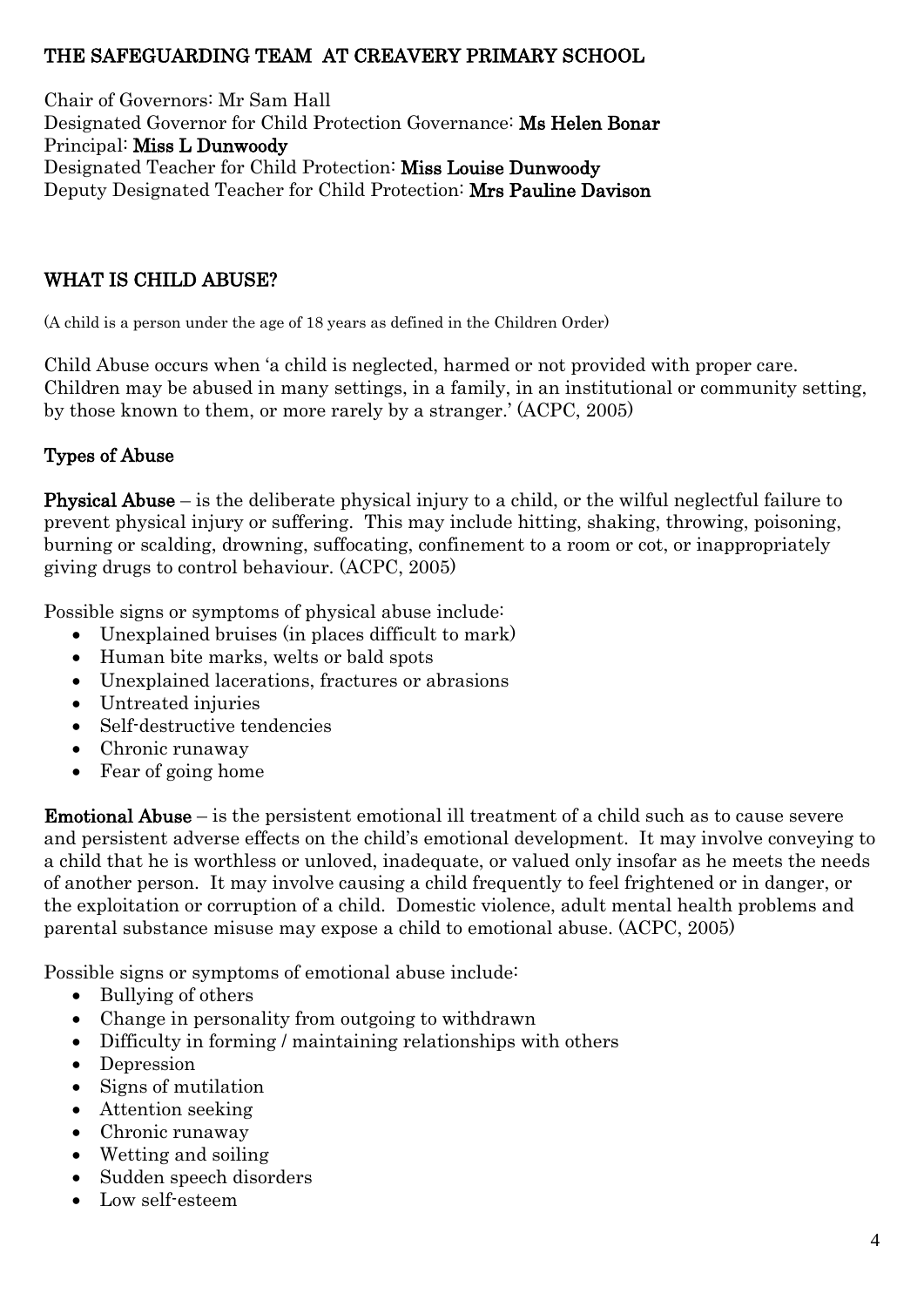Sexual Abuse – involves forcing or enticing a child to take part in sexual activities. The activities may involve physical contact, including penetrative or non-penetrative acts. They may include non-contact activities, such as involving children to look at, or in the production of, pornographic material or watching sexual activities, or encouraging children to behave in sexually inappropriate ways. (ACPC, 2005)

Possible signs or symptoms of sexual abuse include:

- Bruised or sore genitals
- Genital infection
- Difficulty in walking or sitting
- Inappropriate sexualised language or behaviour
- Low self-esteem
- Chronic depression
- Substance abuse
- Personality changes
- Fear of going home

Neglect – is the persistent failure to meet a child"s physical, emotional and/or psychological needs, likely to result in significant harm. It may involve a parent or carer failing to provide adequate food, shelter and clothing, failing to protect a child from physical harm or danger, failing to ensure access to appropriate medical care or treatment, lack of stimulation or lack of supervision. It may also include non-organic failure to thrive. (ACPC, 2005)

Possible signs or symptoms of neglect include:

- Poor hygiene
- Constant hunger/cramming food
- Inadequate / inappropriate clothing
- Constant tiredness
- Exposed to danger / lack of adequate supervision
- Untreated illness
- Lack of peer relationships
- Compulsive stealing / begging

A child may suffer or be at risk of suffering from one or more types of abuse and abuse may take place on a single occasion or may occur repeatedly over time.

Bullying - Bullying is a highly distressing and damaging form of abuse and is not tolerated in Creavery Primary School

Our anti- bullying policy is set out in a separate policy and acknowledges that to allow or condone bullying may lead to consideration under child protection procedures.

Staff are vigilant at all times to the possibility of bullying occurring, and will take immediate steps to stop it happening, to protect and reassure the victim and to discipline the bully. Parents of both the bully and the victim will be personally contacted when bullying has been identified.

Any complaints by a parent that their child is, or may be, being bullied will be fully investigated by the DT for Child Protection, and team action will be taken to protect the victim. This will usually include ensuring that another child or a group of small children befriends and supports the child being bullied during the school day. A parent making a complaint about bullying will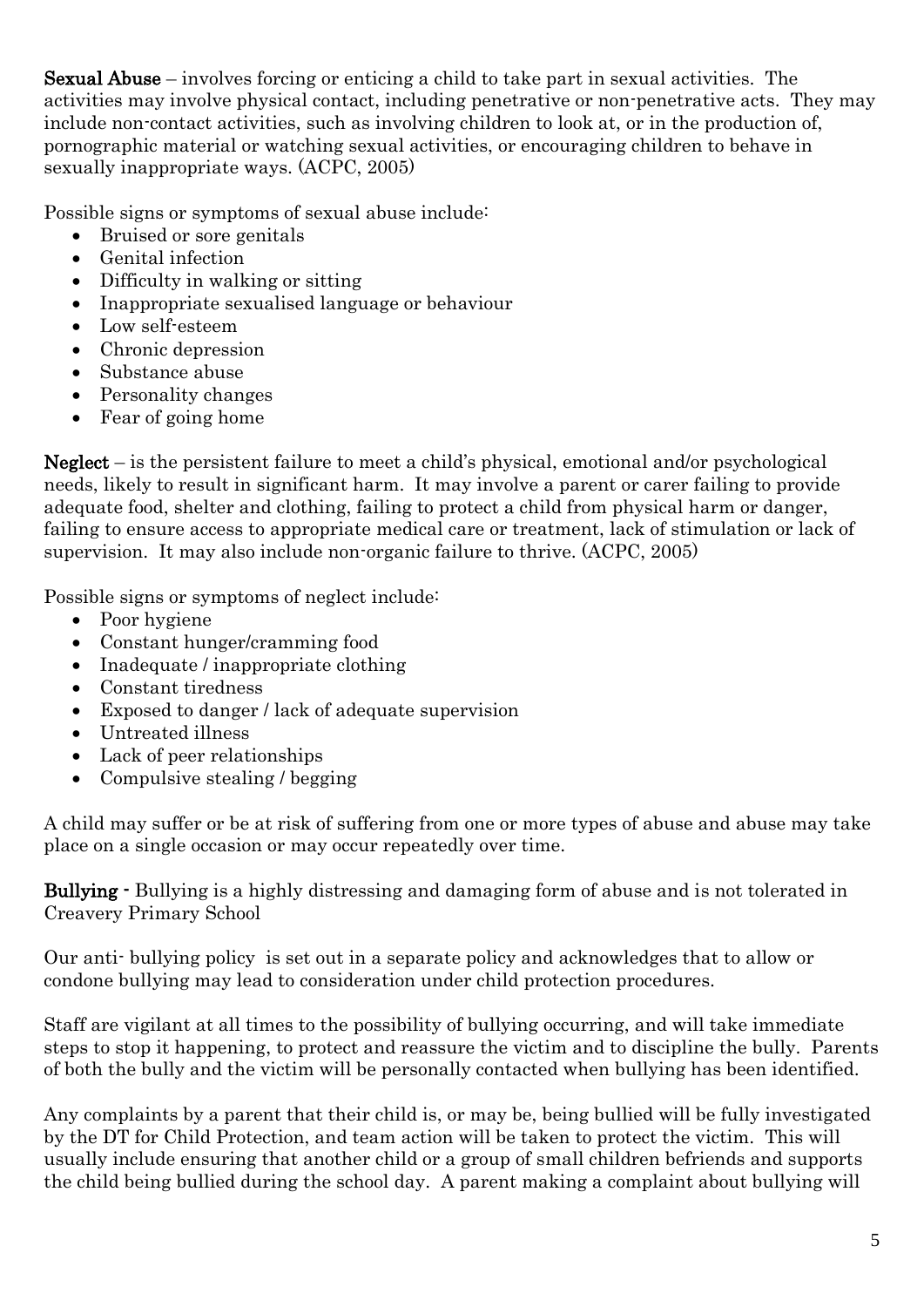have a personal response from the DT within one week of making the complaint, indicating the investigation which has been carried out and the action taken.

The sanctions taken against a pupil who bullies will depend on the seriousness of the case, but will include the loss of privileges in the school. His/her behaviour will be carefully monitored until staff are satisfied that the problem has stopped. If a pupil"s bullying behaviour persists, the second stage will be to instigate the child protection procedures.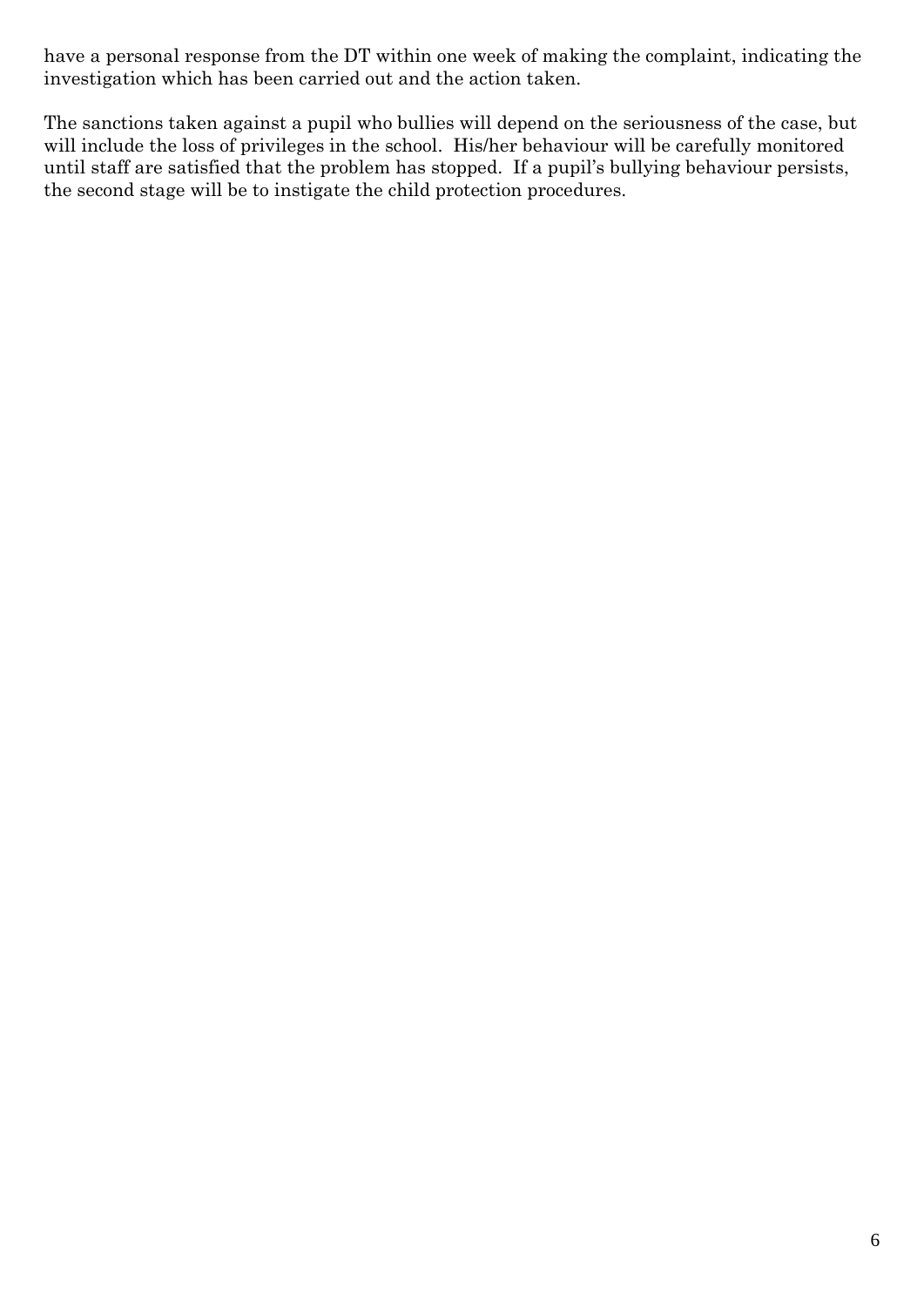#### PROCEDURES FOR REPORTING SUSPECTED (OR DISCLOSED) CHILD ABUSE

#### The designated teacher for child protection (DT) is Miss Louise Dunwoody. In her absence the deputy designated teacher for child protection (DDT) Mrs Pauline

**Davison** will assume responsibility for child protection. On the rare occasion that neither DT nor DDT is in the school another teacher will assume responsibility for child protection, (the DT can always be contacted by phone).

If a child makes a disclosure to a teacher or other member of staff which gives rise to concerns about possible abuse, or if a member of staff has concerns about a child, the member of staff must act promptly.

He/she should not investigate – this is a matter for social services – but should report these concerns immediately to the DT, discuss the matter with her, make full notes (signing and dating them), and hand the note to the DT.

The DT will discuss the matter with the DDT as a matter of urgency to plan a course of action, and ensure that a written record of decisions is made.

The DT, in consultation with the DDT, will decide whether, in the best interests of the child, the matter needs to be referred to social services. If there are concerns that the child may be at risk of significant harm, the school is obliged to make a referral to social services. Unless there are concerns that a parent may be the possible abuser, the parents will be informed immediately.

The DT may seek clarification or advice and consult with The Child Protection Support Service for Schools (CPSSS) - Designated Officer for Child Protection at the NEELB, or a senior social worker before a referral is made. No decisions to refer a child to social services will be made without full consideration and on appropriate advice. The safety of the child is our first priority.

Where there are concerns about possible abuse, the DT will inform:

- Social Services
- NEELB"s Designated Officer for Child Protection

#### (This will be done in an envelope marked "CONFIDENTIAL – CHILD PROTECTION").

If a complaint about possible child abuse is made against a member of staff, the Principal (or the DDT if the Principal is unavailable) must be informed immediately. The above procedures will apply (unless the complaint is about the Principal). Where the matter is referred to social services the member of staff may be removed from duties involving direct contact with pupils, and may be suspended from duty as a precautionary measure pending investigations by social services. The Chairperson of the Board of Governors will be informed immediately.

If a complaint about possible child abuse is made against the Principal, the DDT must be informed immediately. She will inform the Chairperson of the Board of Governors and together they will take appropriate advice and ensure the necessary action is taken.

If any member of staff feels unsure about what to do if he/she has concerns about a child, or unsure about being able to recognise signs or symptoms of possible child abuse, he/she should talk with the DT.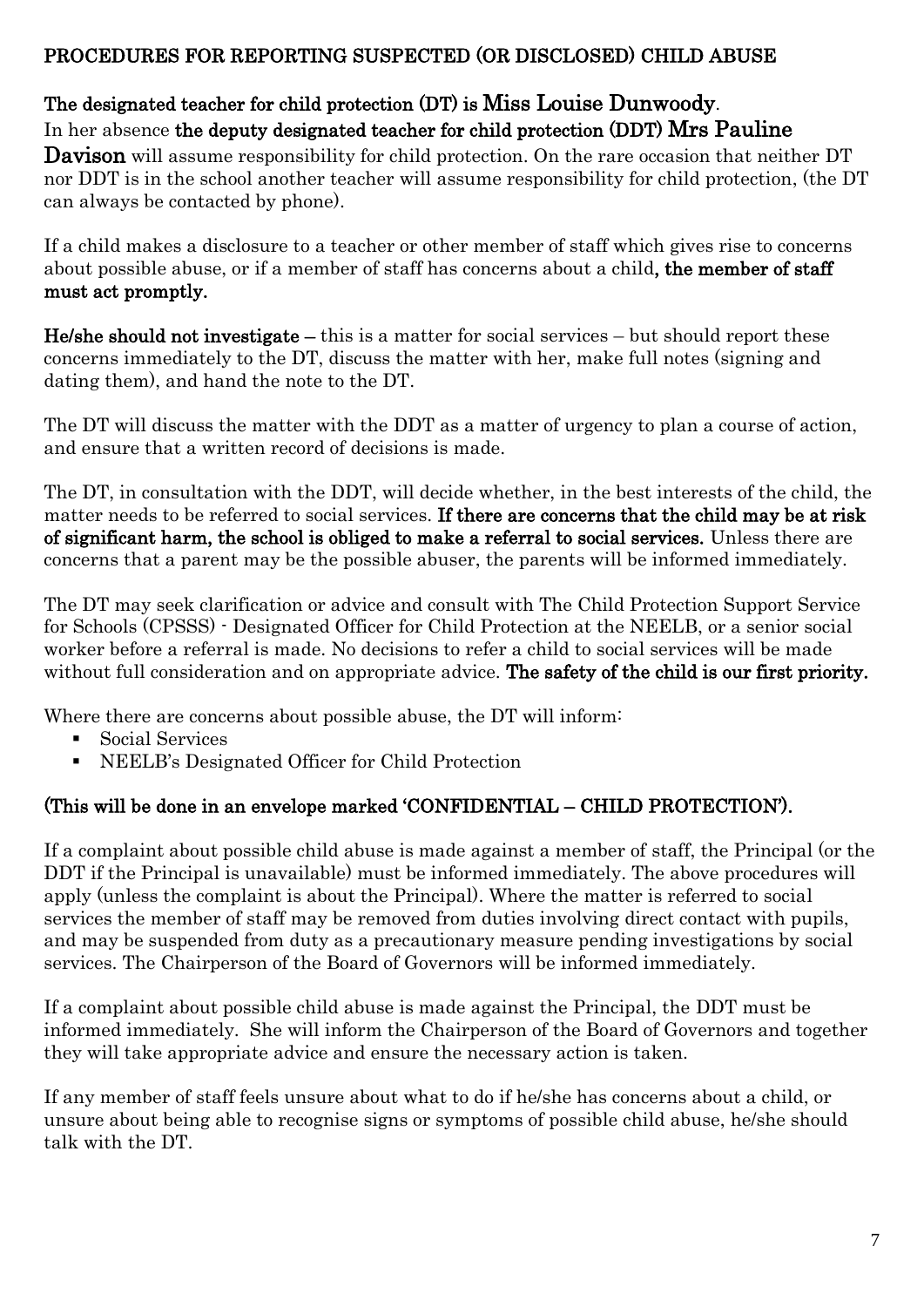It should be noted that the information given to members of staff about possible child abuse cannot be held "in confidence". In the interests of the child, staff may need to share this information with other professionals. However, only those who need to know will be informed.

#### ROLE OF THE DESIGNATED TEACHER (DT) AND DEPUTY DESIGNATED TEACHER (DDT)

The DT:

- To provide training to all school staff including support staff
- Being available to discuss the child protection concerns of any member of staff
- Responsibility for recordkeeping of all child protection concerns
- Making referrals to Social Services or PSNI Public Protection Units
- Liaising with NEELB Designated Officers for Child Protection
- The lead responsibility for the development and updating of the school"s child protection policy
- Ensures parents receive a copy of the child protection policy every 2 years which alerts them to the fact that referrals may be made to Social Services and the role of the school regarding this
- Promotion of a child protection ethos in the school
- Holds regular meetings with the Designated Governor for Child Protection so that she can report back to the governors
- Maintains all records pertaining to child protection in a secure location (accessed only by the DT and DDT as appropriate)

#### DDT:

To support and undertake the duties of the Designated Teacher for Child Protection as required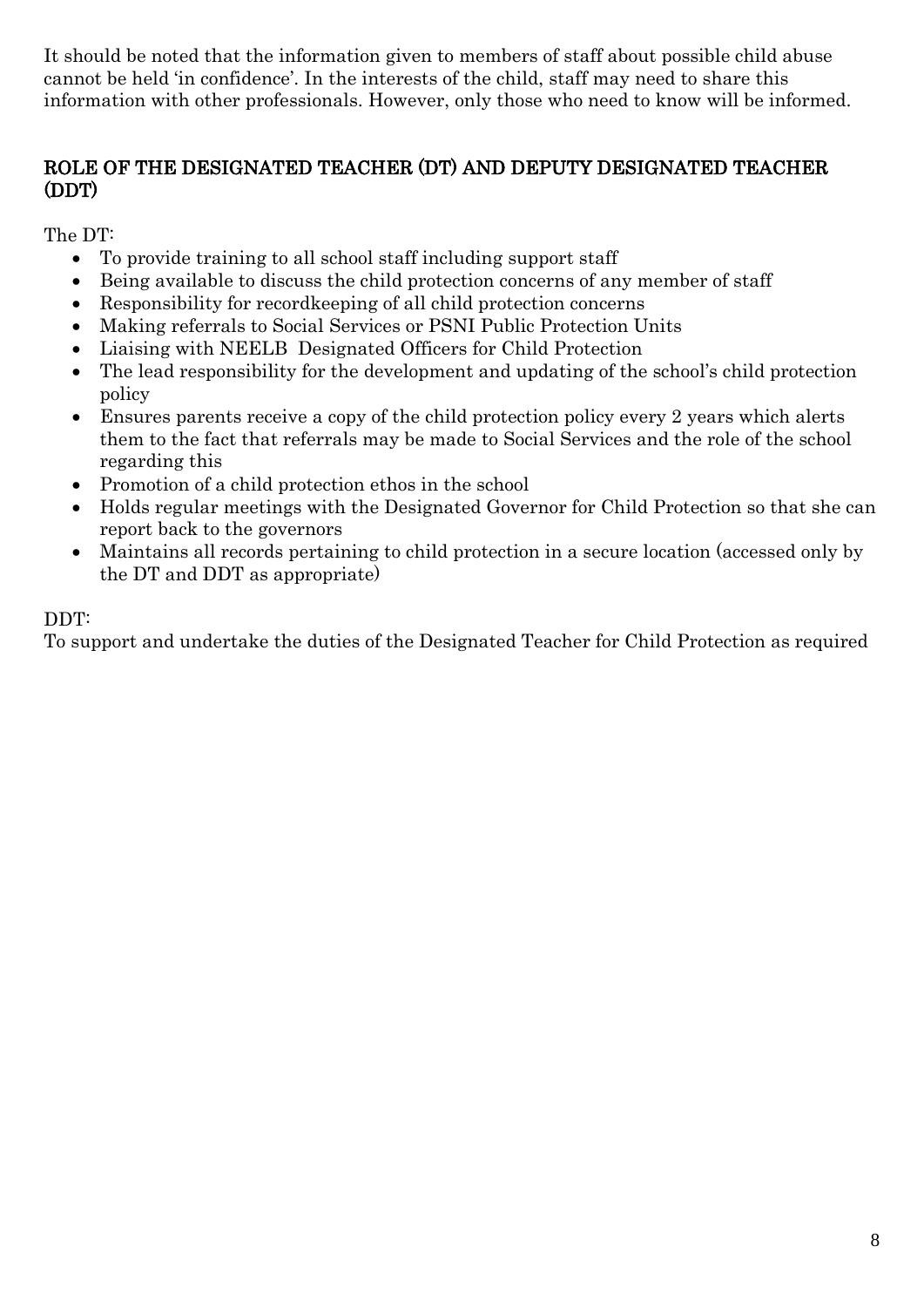#### HOW A PARENT CAN RAISE A CHILD PROTECION CONCERN

If a parent has a child protection concern they can follow the guide below:



9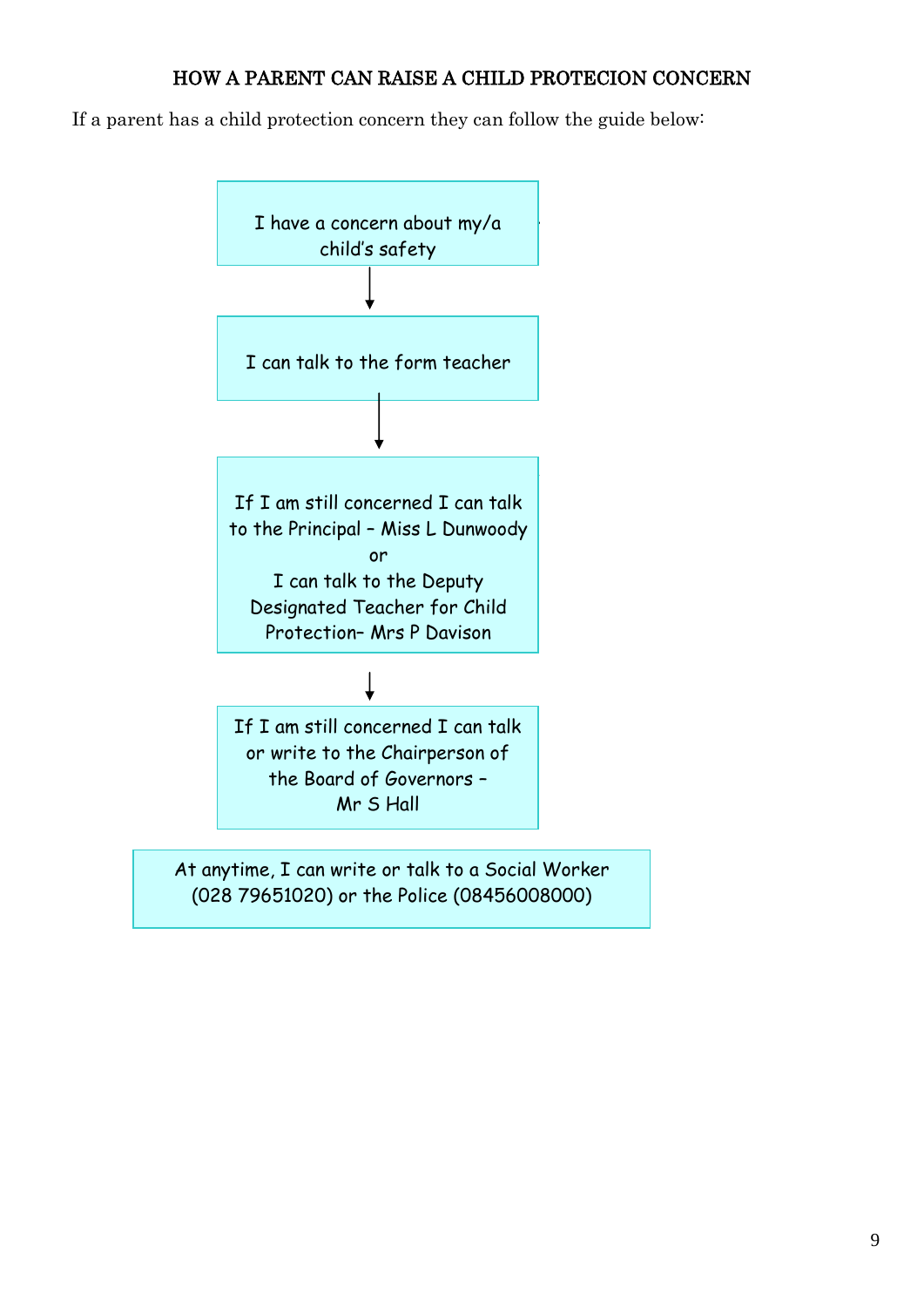#### CREAVERY PRIMARY SCHOOL"S VETTING PROCEDURES

The school's vetting processes are compliant with practice advised in DE circulars 2006/06, 2006/07, 2006/08 , 2006/09, 2008/03 and 2012/19. Copies of these circulars are available on the DE website: [www.deni.gov.uk](http://www.deni.gov.uk/)

#### CODE OF CONDUCT FOR ALL STAFF

The code of conduct is known to all staff – permanent and non-permanent and volunteers. It reflects the safeguarding ethos of the school and is set out in Appendix 2

#### THE PREVENTATIVE CURRICULUM

We recognise that the school plays a significant part in the prevention of harm of our pupils by providing pupils with good lines of communication with trusted adults, supportive friends and an ethos of protections.

The school community will therefore:

- Establish and maintain an ethos where children feel secure , are encouraged to talk , and are listened to
- Ensure that all children know there is an adult in the school whom they can approach if they are worried or in difficulty
- Include in the curriculum opportunities for Personal and Social Development which equip children with the skills they need to stay safe from harm and to whom they should turn for help if the need arises.

#### PHYSICAL RESTRAINT

Our policy on physical restraint by staff is set out in the Use of Reasonable Force Policy, in accordance with guidelines from NEELB. It acknowledges that staff must only use physical intervention as a last resort, and that at all times it must be the minimal force necessary to prevent injury to another person. This is in line with the Team Teach training all staff have received from the NEELB.

#### HEALTH AND SAFETY

Our Health and Safety Policy, set out in a separate document, reflects the consideration we give to the protection of our children both within the school environment and when away from the school when undertaking school trips and visits.

#### THE INTERNET AND DIGITAL TECHNOLOGIES

Our policy on the internet and digital technologies is set out in a separate document and is informed by DE guidance. It acknowledges the opportunities for learning as well as the risks attached to the internet and digital technologies. Specifically it addresses safeguarding issues that may arise in the use of the internet and digital technologies.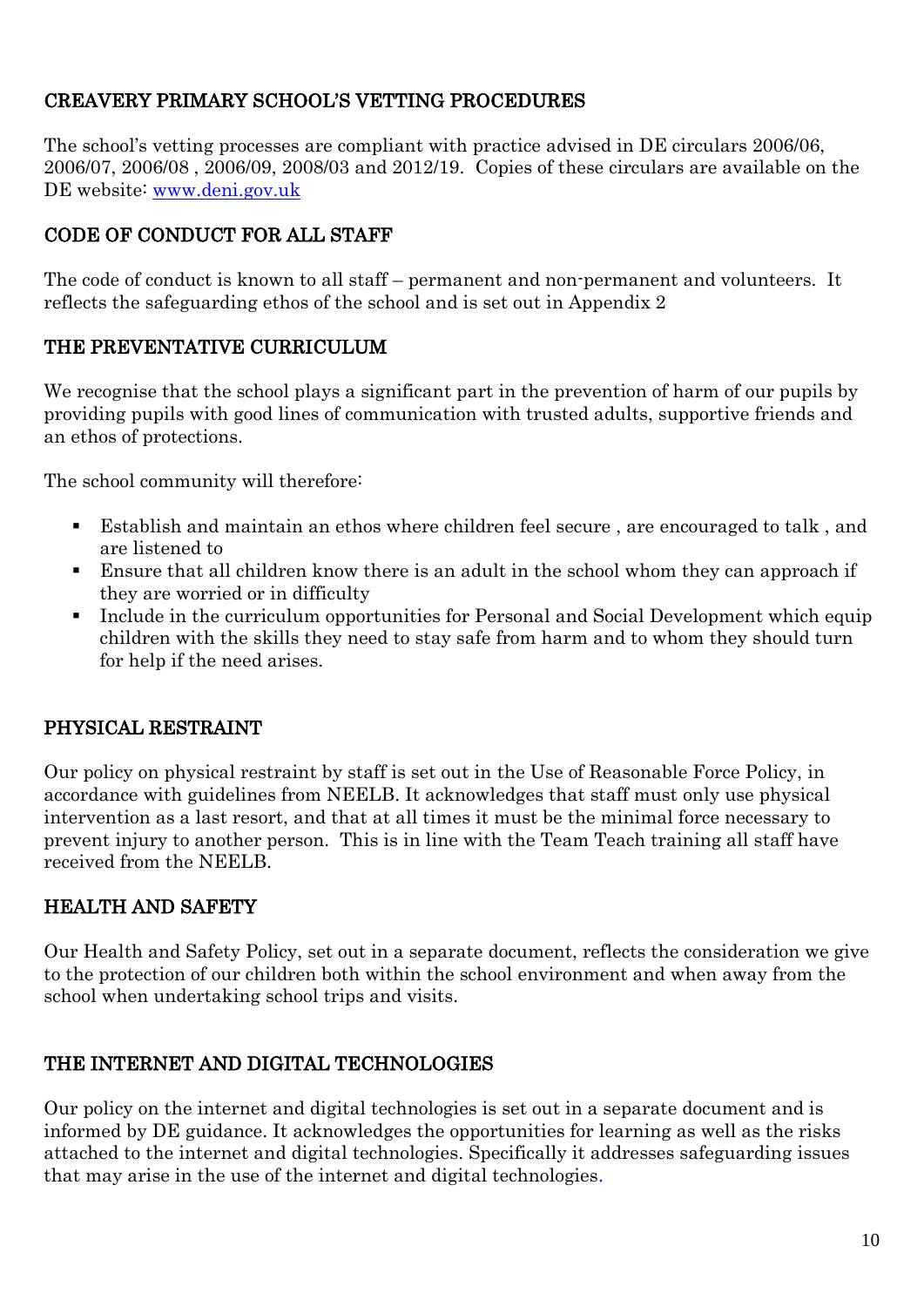#### PHOTOGRAPHY AND IMAGES OF CHILDREN

No photos or videos can be taken of children without the parent"s/guardian"s written permission. Permission also needs to be gained to show these photos in newspapers and the website.

#### EDUCATIONAL TRIPS / VISITS

All educational trips will be carried out in line with NEELB"s document on Educational Visits 2009. No child can leave the school grounds without written permission from the parent. A letter will be sent to the parent before the trip stating where the trip is to, the purpose of it, how the children will travel and what they need to bring. A risk assessment must be carried out for every trip before leaving the school. Pupil:teacher ratios will be kept as low as possible.

#### EXTENDED SCHOOLS PROGRAMME

To develop the child fully children are given the opportunity to participate in an after school programme. This programme runs in lots of 6 weeks. Written permission must be gained from the parents for these activities. When an external body comes to lead these activities their relevant qualifications are checked and they are police checked. Two people must always be left on the school premises at any one time.

#### REVIEWING OUR CHILD PROTECTION POLICY

Our Child Protection policy is reviewed by the Governors annually and provided to parents every two years. Parents of new children are provided with this policy on entry into the school. The policy can be accessed on our website.

#### INTIMATE CARE POLICY

Our Intimate Care Policy is reviewed annually by the Governors. A copy of this may be obtained from the website.

Date ratified by BOG: Date of next review: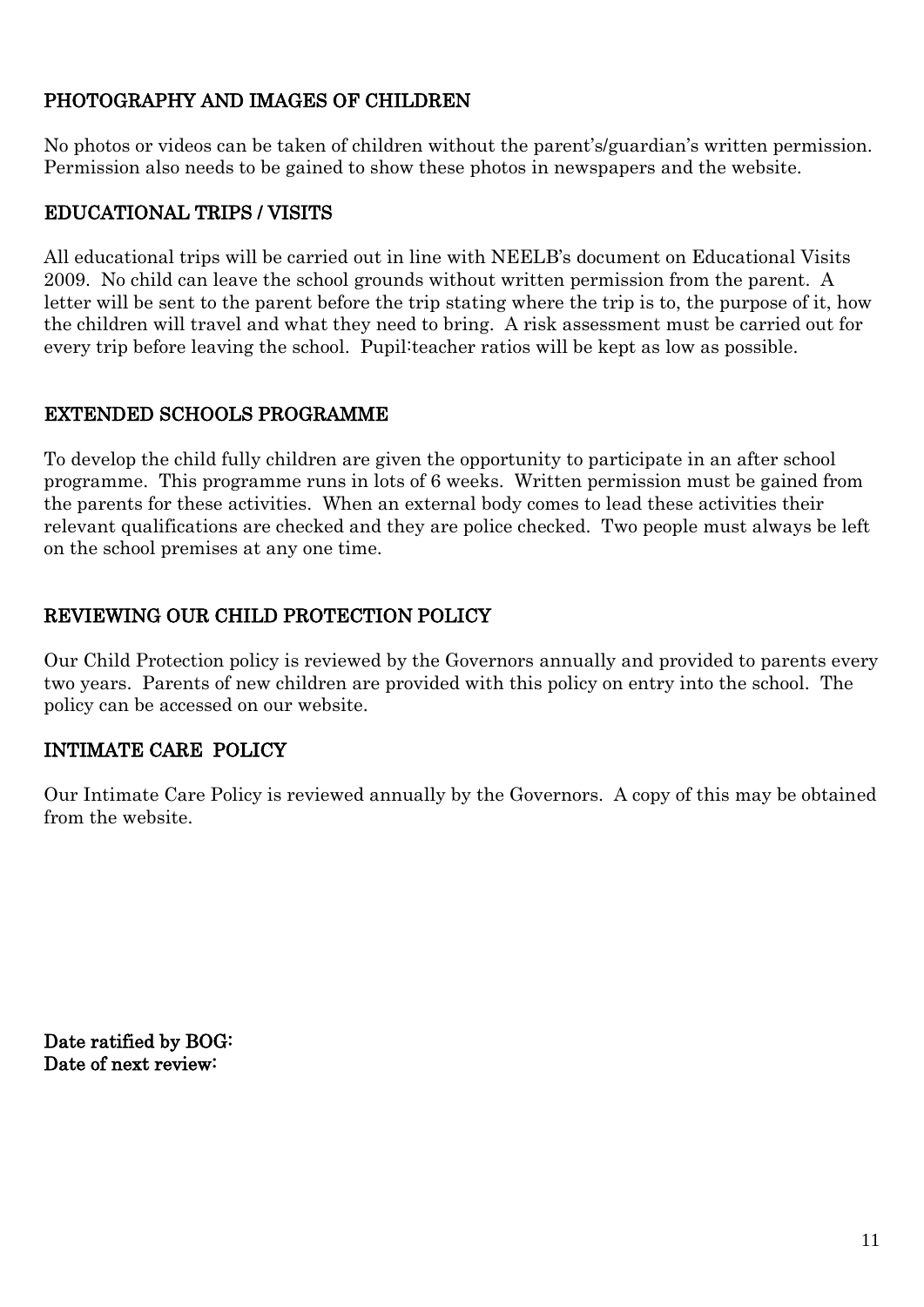#### Appendix 1

#### GUIDELINES FOR VOLUNTEERS

Volunteers have an important and beneficial role in supporting the work of teachers and other support staff in Creavery primary School and in contributing, by their efforts and initiative, to the life of the school.

It is essential however, that appropriate steps are taken, through screening and selection arrangements, to ensure that children are not placed at risk through allowing the unsupervised and unmanaged access of unsuitable adults to the school.

#### Who is a Volunteer?

A volunteer is an individual who, subject to the satisfactory procedures below, either

- 1. Assumes unpaid duties in a school on a regular basis on more than two occasions or
- 2. Is engaged by the school to accompany or assist in school visits or trips; residential activities or to undertake coaching in sports activities.

Formal arrangements as to selection and vetting should not be required for volunteers who are involved outside school hours and who do not have unsupervised contact with pupils. These would include fund raisers, people using school premises for meetings etc.

#### Use of Volunteers

There are three main categories into which the use of volunteers might be grouped and to which guidance will apply:

- During school hours involving direct contact with pupils
- Outside school hours involving direct contact with pupils
- During school hours but not usually involving direct contact with pupils

#### Recruiting and Selecting Volunteers

The school may canvass for volunteers or people may come forward to offer assistance at their own initiative. In many cases potential volunteers may already be known to the school. Others may come forward from the local community. Engagement of volunteers is only undertaken with agreement of the Board of Governors.

#### Initial Appraisal

As a minimum requirement all potential volunteers are asked to provide the following information:

- personal details
- qualifications and previous work with children
- a declaration that they have never been convicted of a criminal offence or been the subject of a Caution or of a Bound-over Order
- a declaration as to whether they have been investigated by Social Services for child protection
- agree to a criminal record check being carried out
- provide the name of two referees who are not family members or members of staff in the school
- attend an interview with the school Principal with proof of identity
- Undergo an annual criminal record check through Access NI (via NEELB)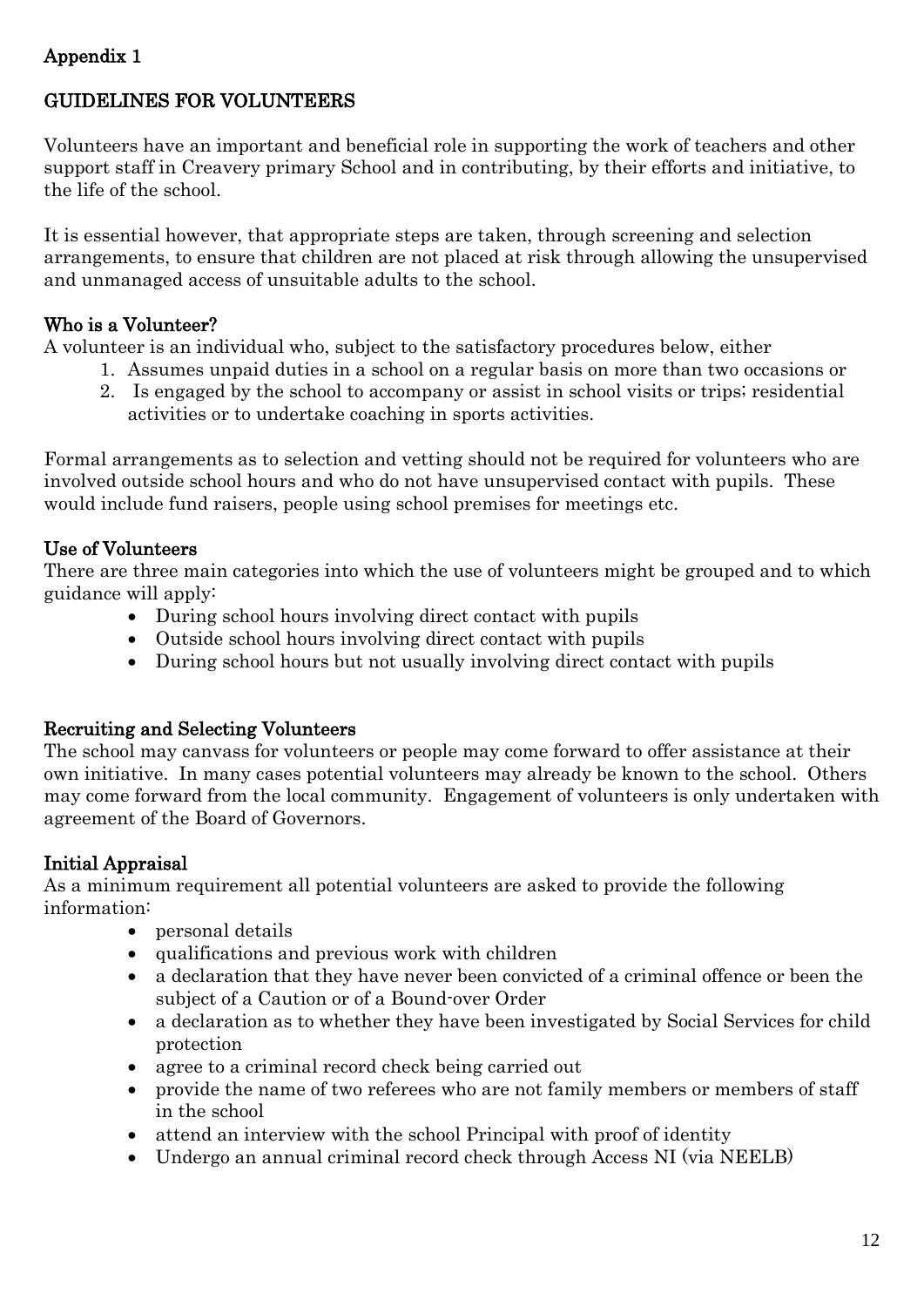No individual will be admitted to the school as a volunteer until these basic steps have been completed and the results assessed.

#### Accepting Volunteers

Where the previous procedures have been followed as appropriate and the school is satisfied that:

- the volunteer is a suitable person to have contact with the children and has the character, skills and experience to support the work of the school in a voluntary capacity;
- well defined and worthwhile activities have been identified for the volunteer to undertake and he/she is competent to undertake them;

the school will notify the individual that he/she has been accepted for voluntary duties in the school

#### The use of Volunteers

These are the fundamental principles observed when using volunteers:

- the purpose of the volunteer is to assist staff, whether teaching or non-teaching. They are not used as substitutes either to cover activities normally undertaken by paid staff who are absent, or to release such staff to undertake other duties:
- volunteers only work under the supervision and guidance of paid staff and these arrangements should be such as to minimise the opportunities for direct, unsupervised, access to children;
- volunteers are not placed in a position of sole responsibility for the security of children, premises or equipment;
- volunteers should understand the tasks they are to undertake and receive appropriate training to enable them to perform these;
- volunteers are only allocated duties after consultation and agreement with the teacher or other member of staff with whom the volunteer will be closely involved. Teachers are not to be placed under any pressure to accept a volunteer in their classroom;
- volunteers are not afforded access to records or other information relating to staff or pupils. An exception might be made where a child has a medical or other condition of which all those working with the pupil should be made aware, and where agreement of the parent has been sought.

#### Health and Safety Insurance

Volunteers are owed a duty of care under the requirements of Health and Safety Legislation. Creavery Primary School therefore ensures that volunteers are treated no less favourably than paid employees in terms of Creavery Primary Schools" obligations under the legislation.

#### Duration

Creavery primary School places a time limit on the period of the volunteer"s service. This is done where the work earmarked for the volunteer is likely to be completed within a specific period. Where a volunteer's involvement is likely to be long term, the school advises the volunteer that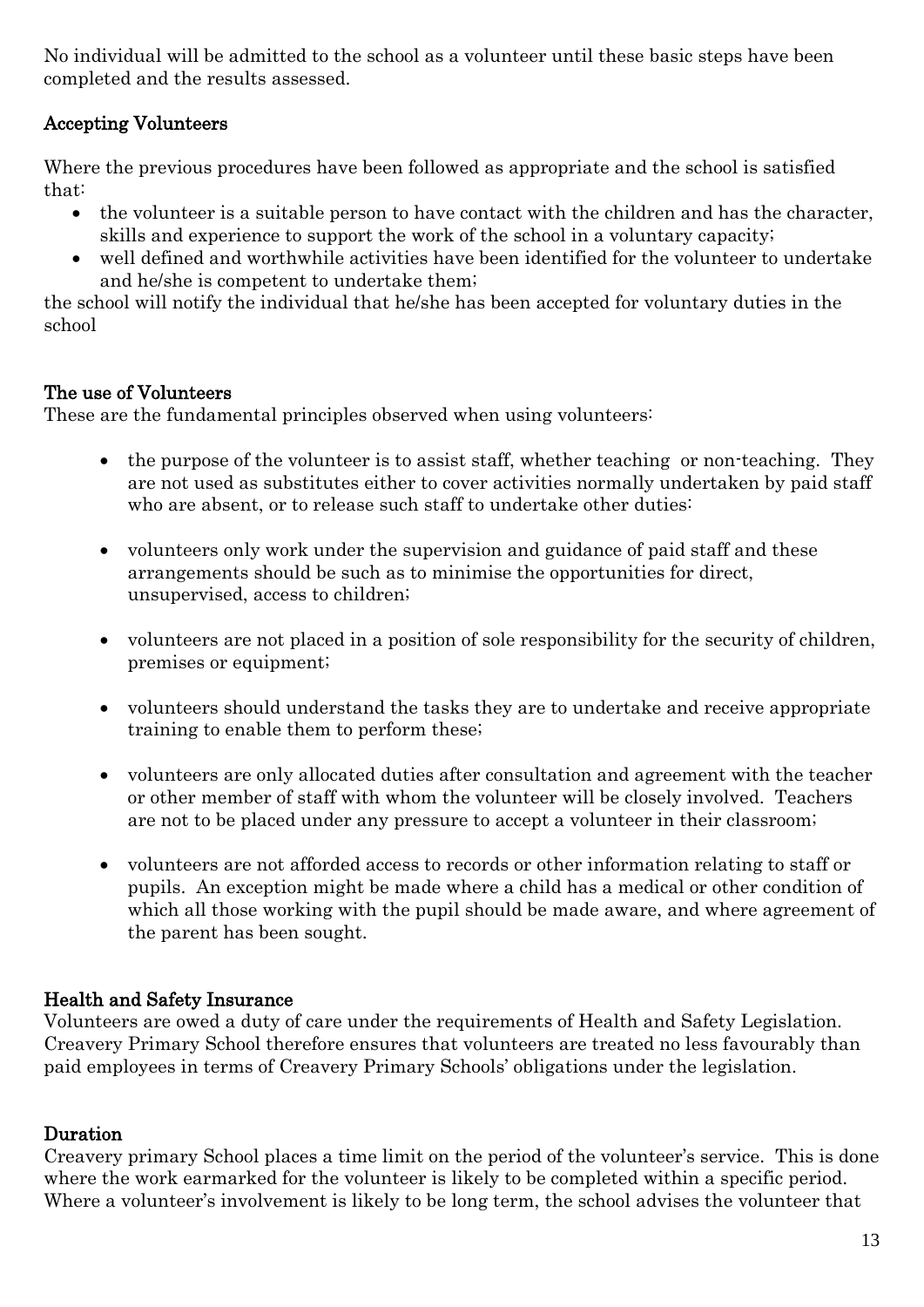he/she will be subject to a trial period, during which the Principal monitors the volunteer's effectiveness in contributing to the life and work of the school.

#### Information and Training

The school ensures that the volunteer receives such information, guidance, preparation and where necessary, training to enable him/her to perform tasks effectively. As a minimum, volunteers are briefed on:

- the policy of the school and the management authority in relation to pastoral care and child protection, including its positive behaviour policy, including rewards and sanctions, and the extent of the volunteer's authority within it; its child protection procedures
- Creavery Primary School"s Health and Safety Policy

Arrangements are made for the volunteer to have a formal line of communication to the Principal for reporting issues of concern or the welfare of the children in the school.

#### School Security

Creavery primary School has drawn on the advice from the guidance Document "Security and Personal Safety in Schools" 1997 to establish arrangements for the admission and supervision of volunteers on school premises. Particular attention is drawn to:

• The volunteer registering at the beginning of each visit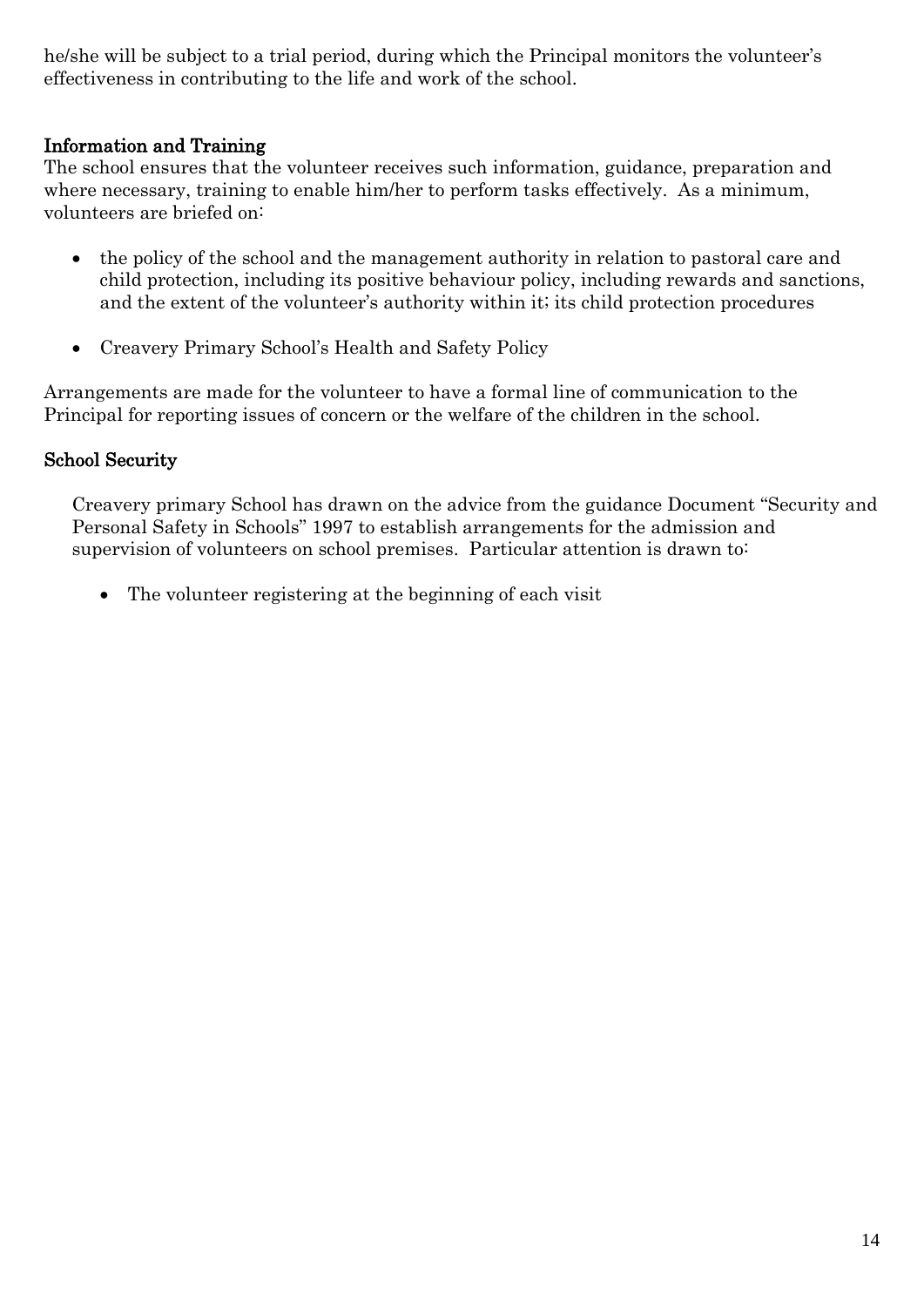#### Appendix 2

#### A CODE OF CONDUCT FOR ALL STAFF

(Pastoral Care in Schools CHILD PROTECTION 1999)

All staff and volunteers follow the core values of GTCNI, (trust, respect, integrity, honest, fairness, tolerance, commitment, equality and service) and use these core values as a reference point in all situations). They have all received a copy of our code of conduct and undergo relevant training. The Code is informed by guidance from DE.

This Code of Conduct is not intended to detract from the enriching experiences pupils at Creavery primary School gain from positive interaction with staff. It is intended to assist staff in respect of the complex issue of child abuse, by drawing attention to the areas of risk for staff and by offering guidance on prudent conduct.

#### 1. Private Meetings with Pupils

Staff should be aware of the dangers which may arise from private interviews with individual pupils. It is recognised that there are occasions when confidential interviews must take place. As far as possible, staff should conduct such interviews in a room with visual access, or with the door open.

Where such conditions cannot apply, staff are advised to ensure that another adult knows that the interview is taking place. It may be necessary to use a sign indicating that the room is in use, but it is not advisable to use signs prohibiting entry to the room.

Where possible another pupil or (preferably) another adult should be present or nearby during the interview, and the school should take active measures to facilitate this.

#### 2. Physical Contact with Pupils

As a general principle, staff are advised not to make unnecessary physical contact with pupils.

It is unrealistic and unnecessary, however to, to suggest that staff should touch pupils only in emergencies. In particular, a distressed child may need reassurance involving physical comforting. Staff should not feel inhibited from providing this in an age appropriate way.

Staff should never touch a child who has clearly indicated that he/she is, or would be, uncomfortable with such contact, unless it is necessary to protect the child, others or property from harm. Staff would follow guidelines given in the TEAM-TEACH course given by NEELB.

Physical punishment is illegal, as is any form of physical response to misbehaviour, unless it is by way of necessary restraint.

Staff who administer first-aid to a pupil should ensure whenever possible that this is done in the presence of other children or another adult. However, no member of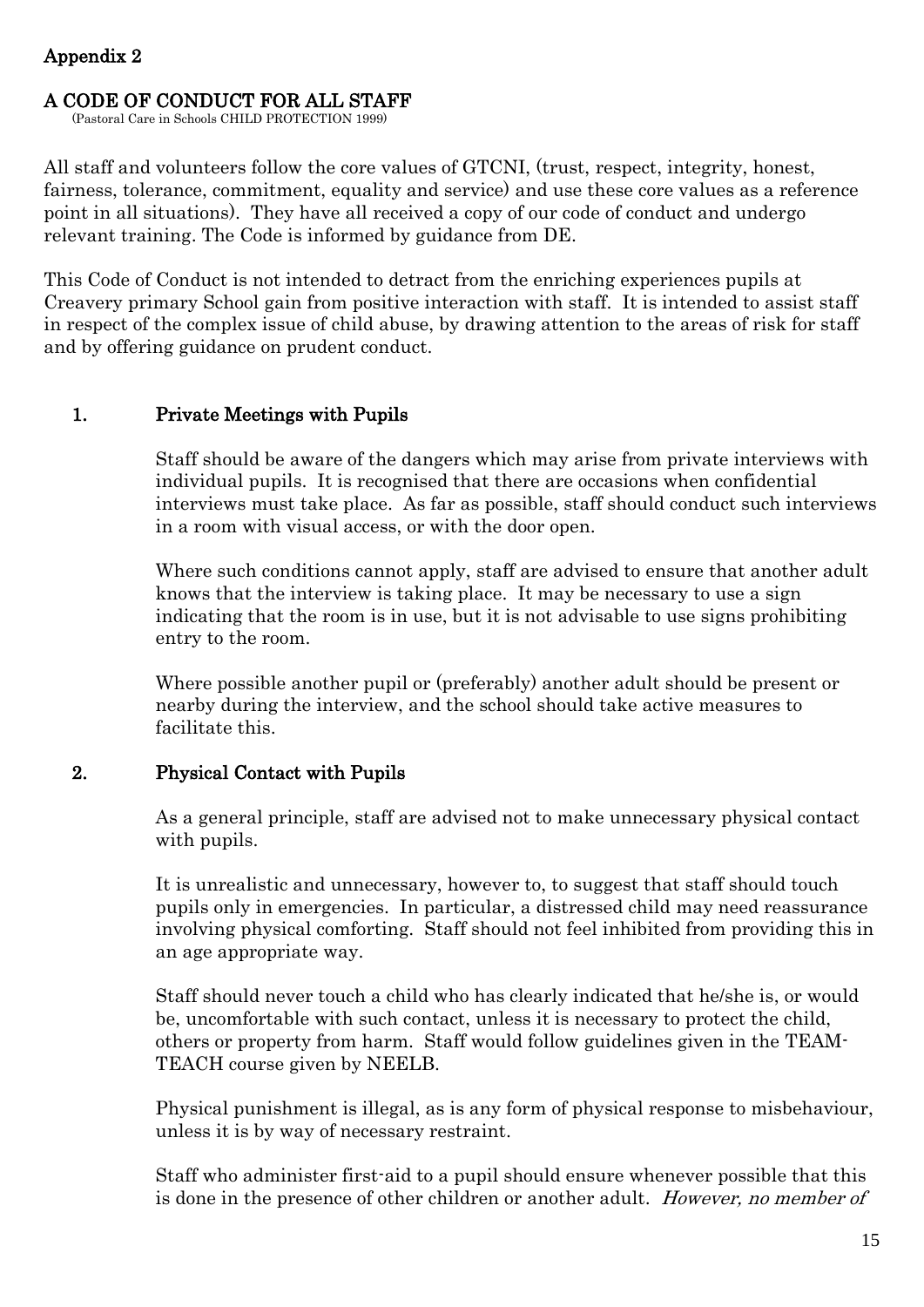staff should hesitate to provide first-aid in an emergency simply because another person is not present.

Any physical contact which would be likely to be misinterpreted by the pupil, parent or other casual observer should be avoided.

Following any incident where a member of staff feels that his/her actions have been, or maybe, misconstrued, a written report of the incident should be submitted immediately to the Principal or DDT.

Staff should be particularly careful when supervising pupils in a residential setting, or in approved out of school activities, where more informal relationships tend to be usual and where staff may be in proximity to pupils in circumstances very different from the normal school/work environment.

#### 3. Choice and Use of Teaching Materials

Teachers should avoid teaching materials, the choice of which might be misinterpreted and reflect upon the motives for the choice.

When using teaching materials of a sensitive nature a teacher should be aware of the danger that their application, either by pupils or by the teacher, might after the event be criticised.

If in doubt about the appropriateness of a particular teaching material, the teacher should consult with the Principal before using it.

#### 4. Relationships and Attitudes

Staff should ensure that their relationships with pupils are appropriate to the age, maturity and sex of the pupils, taking care that their conduct does not give rise to comment or speculation. Attitudes, demeanour and language all require care and thought. Staff are aware that they are in a position of trust in relation to the children and young people at the school.

It would be impossible and inappropriate to lay down hard and fast rules to cover all circumstances in which staff interrelate with children and young people, or where opportunities for their conduct to be misconstrued might occur.

In all circumstances, employees" professional judgement will be exercised and for the vast majority of employees this Code of Conduct will serve only to confirm what has always been their practice.

From time to time, however, it is prudent for all staff to reappraise their teaching styles, relationships with children/young people and their manner and approach to individual children/young people, to ensure that they give no grounds for doubt about their intentions, in the minds of colleagues, of children/young people or of their parents/guardians.